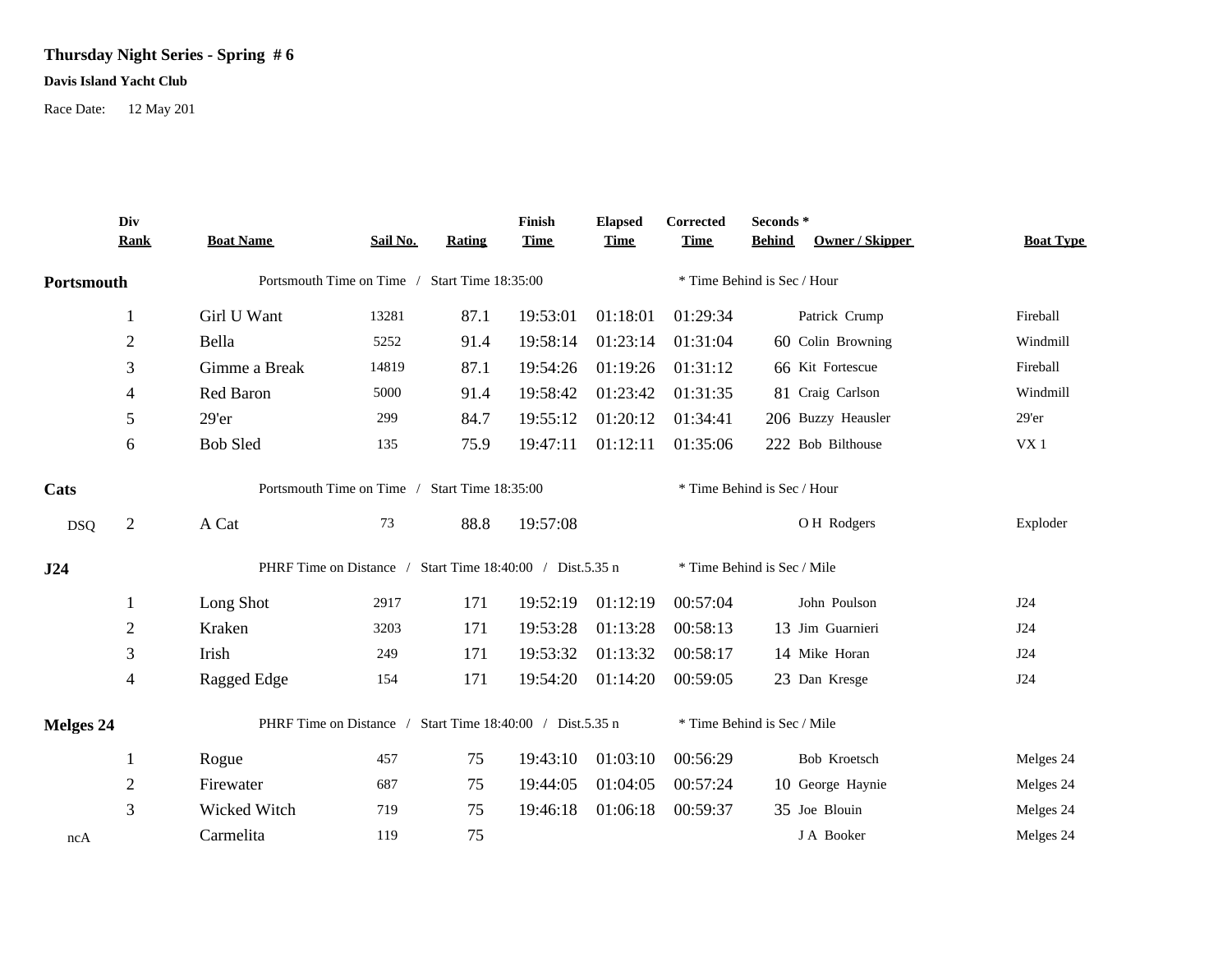| Spin B     |                | PHRF Time on Distance / Start Time 18:45:00 / Dist.5.35 n |       |     |          |          |          | * Time Behind is Sec / Mile |                    |  |  |
|------------|----------------|-----------------------------------------------------------|-------|-----|----------|----------|----------|-----------------------------|--------------------|--|--|
|            | $\mathbf{1}$   | Mal De Mer                                                | 747   | 156 | 19:54:45 | 01:09:45 | 00:55:50 | Richard Karran              | Wavelength 24      |  |  |
| 20%        | 4              | Tenacity                                                  | 241   | 132 | 19:52:40 | 01:07:40 | 00:55:54 | Ken Hardy                   | Laser 28           |  |  |
|            | 3              | Privateer                                                 | 282   | 132 | 19:53:38 | 01:08:38 | 00:56:52 | 12 Chris Jones              | S <sub>2</sub> 9.1 |  |  |
|            | 4              | Abracadabra                                               | 511   | 156 | 19:56:28 | 01:11:28 | 00:57:33 | 19 Emily Kropp              | Wavelength 24      |  |  |
|            | 5              | Junior                                                    | 41186 | 123 | 19:53:48 | 01:08:48 | 00:57:50 | 22 Frank Selph Jr           | J27                |  |  |
|            | 6              | Fully Involved                                            | 97925 | 135 | 19:55:37 | 01:10:37 | 00:58:35 | 31 Steve Vincent            | $B-25$             |  |  |
|            | 7              | Dr Bligh                                                  | 30    | 132 | 19:55:50 | 01:10:50 | 00:59:04 | 36 Michael Maher            | S <sub>2</sub> 9.1 |  |  |
|            | $8\,$          | Meltemi                                                   | 40787 | 132 | 19:56:19 | 01:11:19 | 00:59:33 | 42 Alex Korakis             | S <sub>2</sub> 9.1 |  |  |
|            | 9              | Volcano                                                   | 7170  | 111 | 19:54:57 | 01:09:57 | 01:00:03 | 47 Don Rychel               | Tripp 26           |  |  |
|            | 10             | Untouchable                                               | 11    | 111 | 19:56:36 | 01:11:36 | 01:01:42 | 66 Todd Saunders            | Elliott 770        |  |  |
|            | 11             | Alliance                                                  | 734   | 111 | 19:56:44 | 01:11:44 | 01:01:50 | 67 Tom Barry/ Bob Glaser    | Capri 30           |  |  |
| Spin A     |                | PHRF Time on Distance / Start Time 18:45:00 / Dist.5.35 n |       |     |          |          |          | * Time Behind is Sec / Mile |                    |  |  |
|            | 1              | No Limit                                                  | 39526 | 42  | 19:49:44 | 01:04:44 | 01:00:59 | Neal Burns                  | Farr 395           |  |  |
|            | $\overline{c}$ | Wired                                                     | 39511 | 42  | 19:50:04 | 01:05:04 | 01:01:19 | 4 Brocks/ Achilles          | Farr 395           |  |  |
|            | 3              | Rocket                                                    | 48    | 72  | 19:52:52 | 01:07:52 | 01:01:27 | 5 Grimsdale/ Nelson         | <b>J35</b>         |  |  |
|            | 4              | <b>Attractive Nuisance</b>                                | 97083 | 93  | 19:55:53 | 01:10:53 | 01:02:35 | 18 Jamie Myers              | Carrera 290        |  |  |
|            | 5              | Fire & Ice                                                | 83198 | 81  | 19:55:20 | 01:10:20 | 01:03:07 | 24 George Cussins           | J105               |  |  |
|            | 6              | Mad Cow 2                                                 | 46453 | 57  | 19:53:19 | 01:08:19 | 01:03:14 | 25 Ed Ruark/ Dave German    | $B-32$             |  |  |
|            | 7              | Tampa Girl                                                | 83242 | 54  | 19:55:54 | 01:10:54 | 01:06:05 | 57 Bill Terry               | J120               |  |  |
|            | $8\,$          | Hot Water                                                 | 42696 | 72  | 20:00:30 | 01:15:30 | 01:09:05 | 91 Jose Suarezhoyos         | <b>J35</b>         |  |  |
| Non Spin A |                | PHRF Time on Distance / Start Time 18:50:00 / Dist.4.34 n |       |     |          |          |          | * Time Behind is Sec / Mile |                    |  |  |
|            | 1              | Boat                                                      | 57    | 180 | 19:45:26 | 00:55:26 | 00:42:25 | Larry Willis                | Wavelength         |  |  |
|            | $\overline{c}$ | W T Flyer                                                 | 97    | 153 | 19:45:47 | 00:55:47 | 00:44:43 | 32 Ullman/ Bostick          | Pearson 30         |  |  |
|            | 3              | Long Gone                                                 | 10225 | 161 | 19:46:43 | 00:56:43 | 00:45:04 | 37 Phil Walller             | Morgan 42          |  |  |
|            | 4              | <b>Emotional Rescue</b>                                   | 22268 | 176 | 19:48:11 | 00:58:11 | 00:45:27 | 42 Dave Coffee              | C & C 36           |  |  |
|            | 5              | Reflection                                                | 244   | 180 | 19:50:26 | 01:00:26 | 00:47:25 | 69 Jim Mallory              | C & C 36           |  |  |
|            | 6              | Vendeval the Pearl                                        | 005   | 164 | 19:52:57 | 01:02:57 | 00:51:05 | 120 Lee Burstiner           | Dufour 39          |  |  |
|            | 7              | Another Road                                              | H100  | 174 | 19:54:32 | 01:04:32 | 00:51:57 | 132 Kevin Fouche            | Heritage WI 36     |  |  |
|            | 8              | Rock On                                                   | 335   | 190 | 19:57:57 | 01:07:57 | 00:54:12 | 163 Toro/ Figley            | Catalina 36        |  |  |